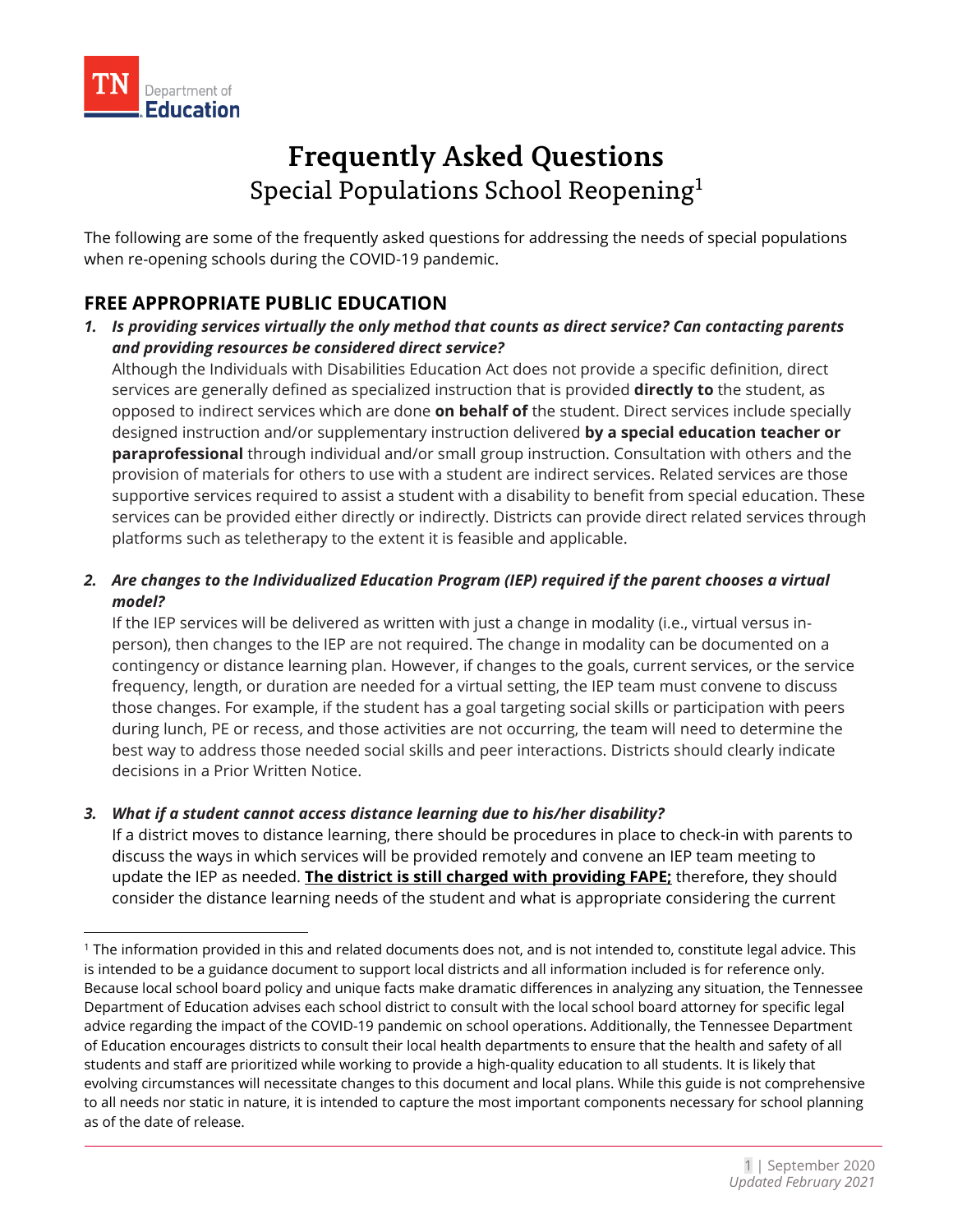

circumstances. For most students, switching from in-person to virtual services will not constitute a change in placement since the only thing that is being changed is the modality, rather than an IEP team's decision regarding LRE.

For some students, however, the IEP team might determine that the student is unable to access instruction via distance learning due to the nature of the disability. In that case, the team must meet to decide how it will provide the student with FAPE. The team should consider whether a change in placement is warranted and should review the full continuum of alternative placements (such as instruction in the home) required by IDEA. IEP teams might also consider bringing small groups into the school for face-to-face instruction, with careful attention made to safety precautions. Whether services should be provided in person is a local decision based on the health and safety of staff and students in consultation with their local health departments, as well as the individual student's need for face-to-face services. Districts are encouraged to consult with their local board attorney when these situations arise.

- *4. Are districts obligated to send personnel into homes if the service cannot be delivered virtually?* This is a local decision based on the health and safety of students and staff and the student's needs related to instructional access. Districts should have a local decision-making model determining when home visits or homebound instruction are considered safe and should consult with their local board attorney. Students *may* receive services in a location other than the home setting. For example, districts may consider developing a safe space in a school building with health and safety procedures in place for the provision of services.
- *5. Should we provide compensatory services for all students with disabilities to make up missed services from the early dismissal of school in the 2019-20 school year?*

Districts must have a plan to address learning loss for ALL students, including remediation and intervention options. IEP teams will also need to consider whether students were denied access to the opportunities made available to all students during periods of school closure and if compensatory services are needed. See the Special Education Services section of the [reopening toolkit](https://www.tn.gov/content/dam/tn/education/health-&-safety/Special%20Populations.pdf) for more information.

# *6. When the district has contracted with a third-party vendor for virtual instruction, is the vendor now responsible for the provision of FAPE?*

No. An LEA may contract with a vendor for the provision of special education and/or related services, but this does not absolve the LEA of its obligations under IDEA, including the LEA's obligation to provide FAPE. LEAs must provide sufficient oversight of vendors and ensure that services listed in a student's IEP are being provided by appropriately licensed personnel and in accordance with the student's IEP.

# *7. What is the district's obligation for services when a student transitions to homeschool due to COVID-19?*

If a parent elects to homeschool (which is considered a parentally placed private school), then they are forfeiting the student's individual entitlement to special education services. The only services that will be provided are the services that the district, in consultation with the private schools within its jurisdiction, has determined that it would provide via a services plan. If a student needs a service that was not designated to be provided, then a services plan is not available. There is no obligation to provide the specific services that are on the student's IEP.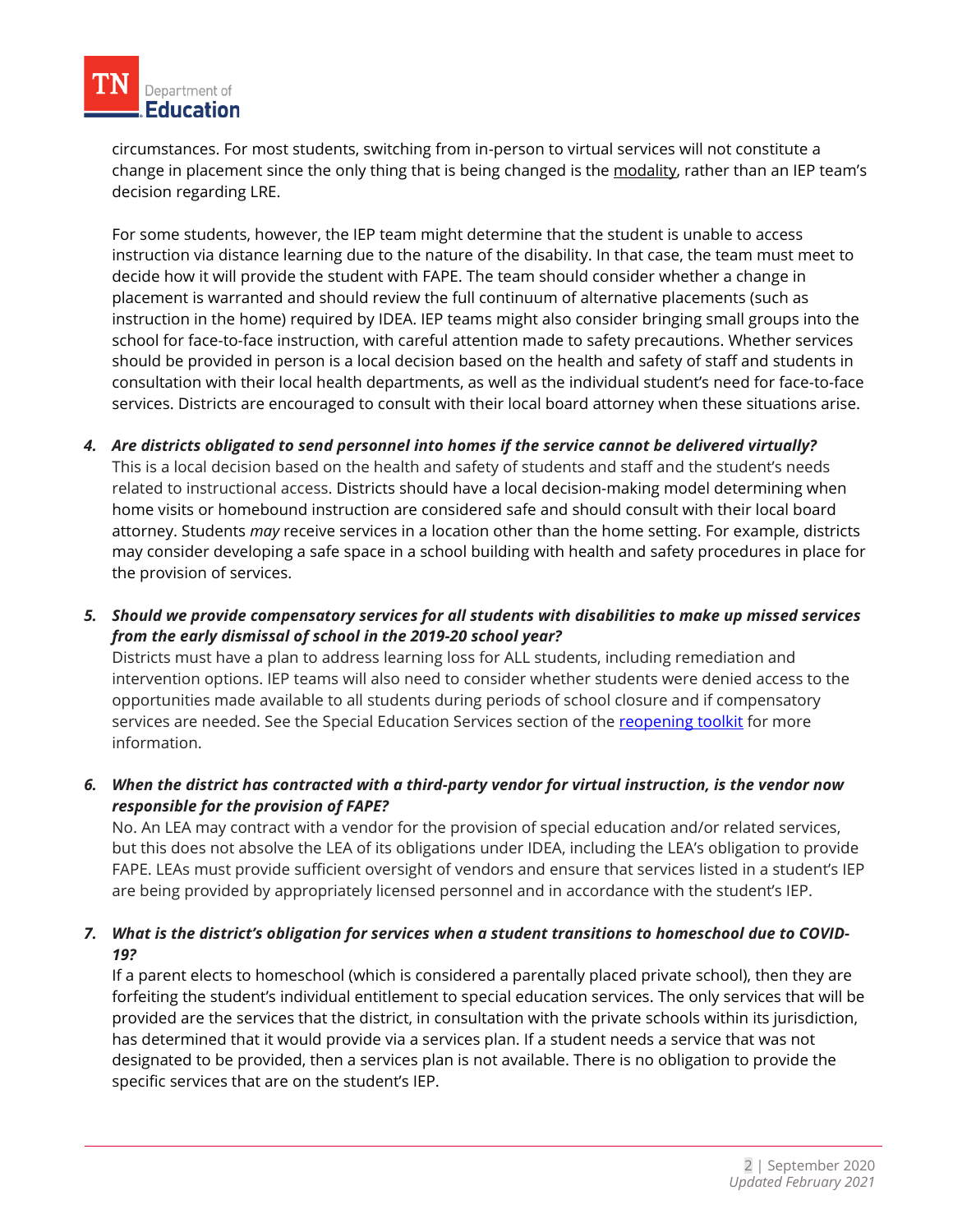If a service plan is not needed, the student should be listed as inactive (known to be continuing). If a student re-enrolls in public school, the student's most recent IEP should be followed until an appropriate IEP can be developed. If the eligibility has expired, then the team will need to conduct a reevaluation. Refer to the federal letter [\(here\)](https://sites.ed.gov/idea/files/idea/policy/speced/guid/idea/letters/2009-1/goldman032609privateschool1q2009.pdf) that relates to this topic for further guidance.

- *8. If a service plan is written, what responsibilities do LEAs have for technology devices (e.g., Chromebooks, assistive technology devices, augmentative alternative communication systems)?*  Service plans describe the specific services an LEA will provide to parentally placed private school students, which includes homeschool in Tennessee. While there is no individual entitlement to special education services, the LEA *may* place equipment and supplies in a private school, but only for the period of time needed to meet the equitable participation requirements.
- *9. Can related service providers (SLPs, OTs, PTs) who are licensed with a Tennessee Health Board continue to provide virtual related services after the Governor's order expired on August 29?*  Yes. The legislature passed a bill on August 12, 2020 expanding the definition of a healthcare provider (including SLPs, OTs , PTs, and audiologists), which allows those professionals under Title 63 licensed by a Tennessee Health Board to provide telehealth services through April 1, 2022. Providers licensed by the health board must continue to follow their professional and ethical codes and respective licensing boards' practice acts regarding telehealth restrictions or requirements (e.g., group therapy, live telesessions, etc.). Providers who are licensed through the TDOE are permitted to provide educational services in a virtual mode since it is an extension of the school services.

# *10. Will the "two years work experience" requirement be waived for students pursuing an occupational diploma?*

No. "Work" is purposely not defined in the policy to allow for individualization based on location, student needs, or other factors. Work experience can be paid or unpaid, daily or a few hours a week, on-campus or off-campus as appropriate. While many work environments are currently closed due to COVID, students can engage in meaningful work experiences such as computer drafting, landscape design, pet care, culinary skills, learning to effectively use common software, child care, or other skills readily practiced at home or, if possible, in the school.

# *11. Must special education services be provided when the school district requires a student to quarantine due to contact tracing?*

Unless schools are closed and not providing instruction, school districts must continue to provide FAPE, even in a remote setting. While the IDEA does not specifically address any situation in which students are required to quarantine or in which schools are closed due to exceptional circumstances, such as COVID-19, on March 21, 2020, the U.S. Department of Education (USDOE) issued a guidance regarding special education in light of COVID-19. The guidance included the following:

*"School districts must provide a free and appropriate public education (FAPE) consistent with the need to protect the health and safety of students with disabilities and those individuals providing education, specialized instruction, and related services to these students. In this unique and ever-changing environment, OCR and OSERS recognize that these exceptional circumstances may affect how all educational and related services and supports are provided, and the Department will offer flexibility where possible. However, school districts must remember that the provision of FAPE may include, as appropriate, special education and related services provided through distance instruction provided virtually, online, or*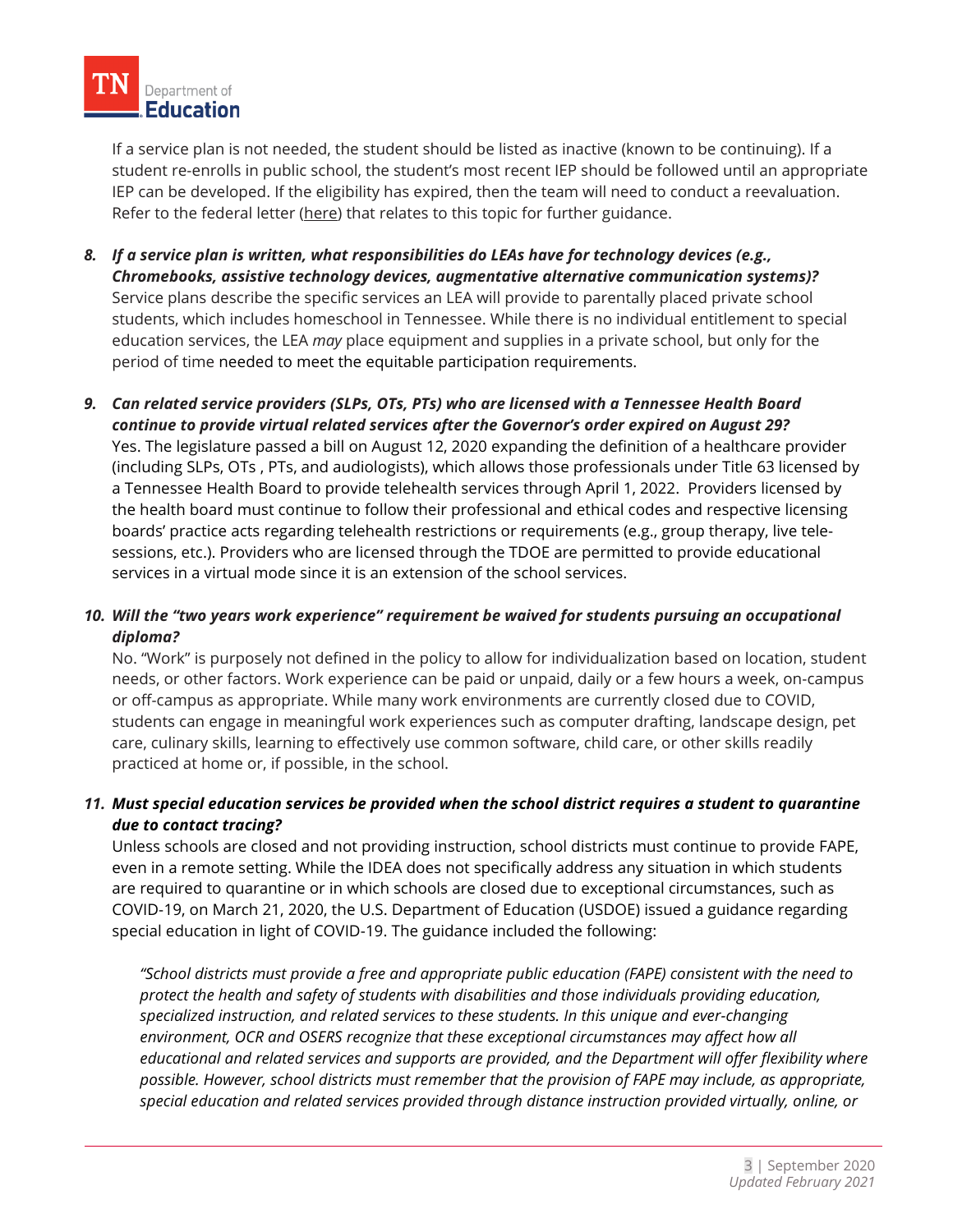

#### *telephonically." [\[1\]](#page-3-0)*

Nothing in state or federal special education law releases an LEA of its obligation to provide FAPE simply because a student is quarantined but otherwise able to participate in their schooling remotely.

# **PROCEDURAL CONSIDERATIONS**

#### *12. How do we get signatures when meetings are held virtually?*

Signatures can be obtained electronically, following guidelines consistent with IDEA and the Family Educational Rights and Privacy Act, or by mail. As a reminder, once parents are provided written notice of any changes or updates to an IEP, the IEP may be implemented as proposed unless the parent requests mediation or due process within 14 days. The verbal agreement of the parent can be documented in the Prior Written Notice. If signatures are obtained at a later date, the date the parent signed the physical document should be used; backdating is not appropriate.

#### *13. What is the difference between a contingency plan and a distance learning plan?*

A contingency plan is a document developed to outline *what services* that will be provided to a student during cyclical or intermittent movement between physical and virtual education. This plan, which is *developed by the IEP team* and referenced in the IEP, becomes part of the IEP and is implemented when the specified conditions outlines arise. A distance learning plan is a document developed to outline *how the current services* on the IEP will be delivered though a virtual environment. This plan does not change the frequency, length, or duration of any of the services; it is a *communication tool* to ensure that parents are aware of the how the educational opportunities and services will be delivered, which may look different in a virtual setting than in-person. As districts continue to develop and improve virtual learning systems and opportunities, the distance learning plan may be modified.

# *14. Must the IEP team convene to create a distance learning plan for virtual instruction if the current services will be delivered, just in a different modality?*

If the IEP services will be delivered as written with just a change in modality (i.e., virtual versus inperson), then changes to the IEP are not required. The change in modality can be documented on a distance learning plan. The purpose of a distance learning plan is to communicate how educational opportunities and services will be delivered to your student during the COVID-19 emergency. This communication tool captures how special education services could look different during this period of public health emergency. *This is not an IEP amendment.* As districts continue to develop and improve virtual learning systems and opportunities, the learning plan may be modified.

#### *15. How should districts document when parents decline specific services due to COVID versus parents declining special education services overall?*

The student's IEP team, which includes parents, should meet virtually or in person to discuss options for service delivery. Districts should explain implications of declining special education services on goal attainment and the provision of FAPE. If parents decline specific services via the IEP team process, the district should clearly indicate this decision in the Prior Written Notice.

If parents decline special education services overall, they must do so in writing. The LEA should advise

<span id="page-3-0"></span><sup>[1]</sup> March 21, 2020 - Supplemental Fact Sheet Addressing the Risk of COVID-19 in Preschool, Elementary and Secondary Schools While Serving Children with Disabilities. Found at

<https://www2.ed.gov/about/offices/list/ocr/frontpage/faq/rr/policyguidance/Supple%20Fact%20Sheet%203.21.20%20FINAL.pdf>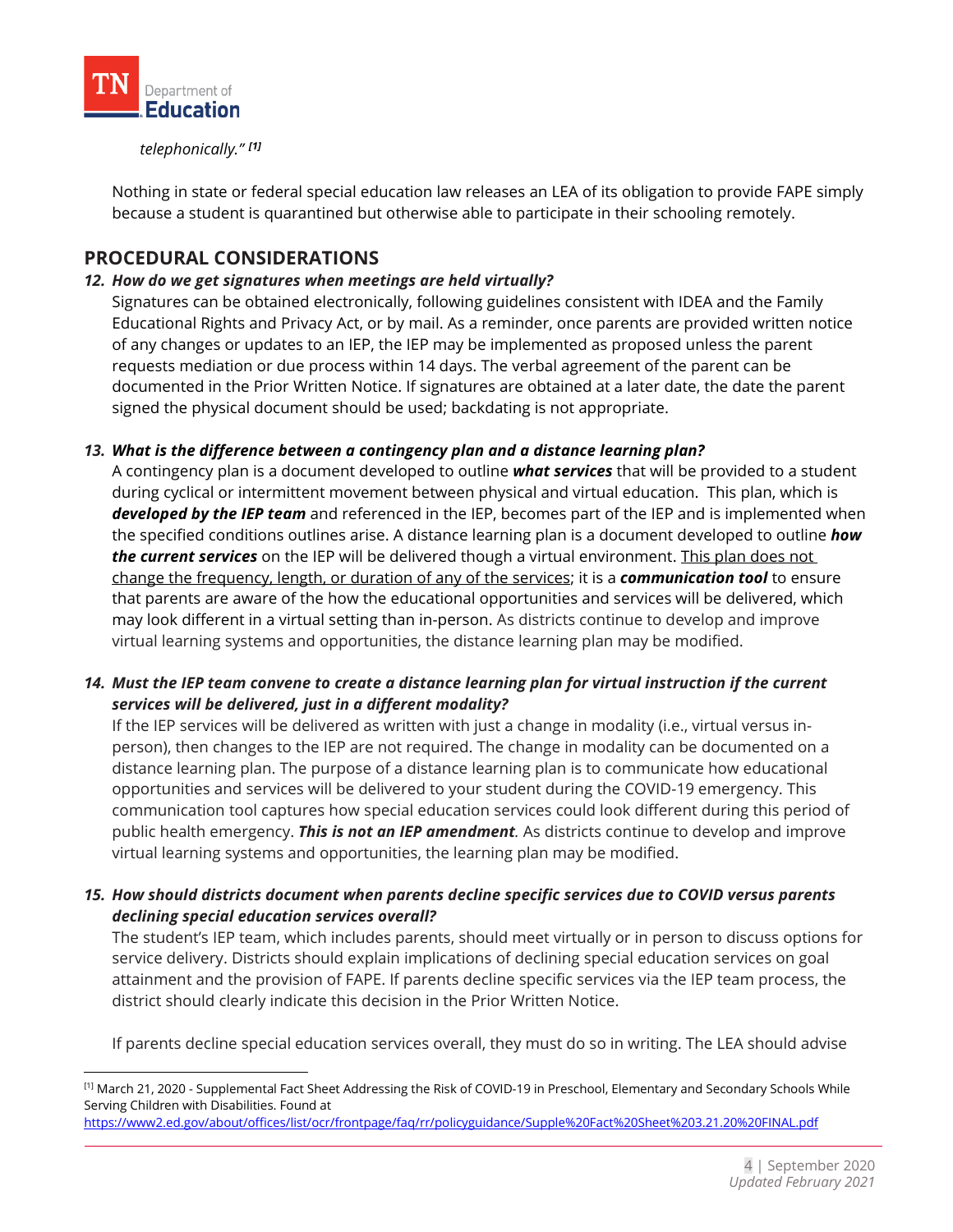the parent if they revoke consent for special education and related services, the student is determined to be ineligible due to parent/guardian declining services. This student will not receive special education or related services, and subsequent requests for special education services will be treated as an initial evaluation. Districts should clearly indicate this decision in the Prior Written Notice.

*16. Can we send a district-wide letter to notify parents of the change in service delivery and provide the opportunity to request an IEP team meeting?* 

A change to the frequency, length, or duration of any of the services would require a change to the IEP (i.e., an IEP addendum/amendment). IDEA allows parents and districts to agree not to convene an IEP team meeting for the purpose of making changes to the annual IEP as indicated in CFR § 300.324 (a)(4). The parent and district may develop a written document to amend or modify the child's IEP.

*17. Are districts required to use the templates that are provided in the reopening toolkit?*

 The templates in the reopening toolkit are provided as examples of documents that districts *may* create or use. None of the templates are *required* to be used. Districts should consult with their local board attorney on any documents they choose to use.

*18. Are we required to obtain written parental consent to deliver online teleservices?*

Districts must assess whether parental consent is required prior to the provision of telehealth services to students. Please reference the Teleservices COVID-19 FAQ available [here](https://www.tn.gov/content/dam/tn/education/special-education/eligibility/FAQTeleservices.pdf) for more guidance.

# **EVALUATIONS**

*19. How can the required observations be obtained for an evaluation when students are attending remote instruction?*

Observations provide valuable sources of information to help validate other sources of data obtained during the evaluation. If students are returning remotely, districts should problem solve various ways to complete observations. Consider what information is needed to help inform the validity of the assessment results and to provide qualitative or quantitative information about the students learning, behavior, communication, development, motor, and emotional functioning. If the student is scheduled to complete in person evaluations, observational data can be obtained outside the standard administering of assessments by facilitating the use of instructional platforms, engagement, alignment, etc.

*20. What should we do if a parent does not want to bring their child in for assessments to complete a special education evaluation due to COVID related concerns?*

Districts should complete whatever portions of the evaluation can be completed remotely (e.g., interviews, observations of remote learning, etc.). Additionally, districts should communicate the safety precautions and procedures the district is providing for assessments and determine a schedule to regularly check in with the parent regarding their willingness to proceed with face-to-face assessments. Document all communications. The evaluation timeline may be extended if the parent of a child repeatedly fails or refuses to produce the child for the evaluation. A timeline extension request with all relevant information provided should be completed before finalizing eligibility.

*21. What do we do if we question whether the results obtained during assessments are valid given the safety precautions implemented?*

The evaluation assessments should be administered in accordance with instructions provided by the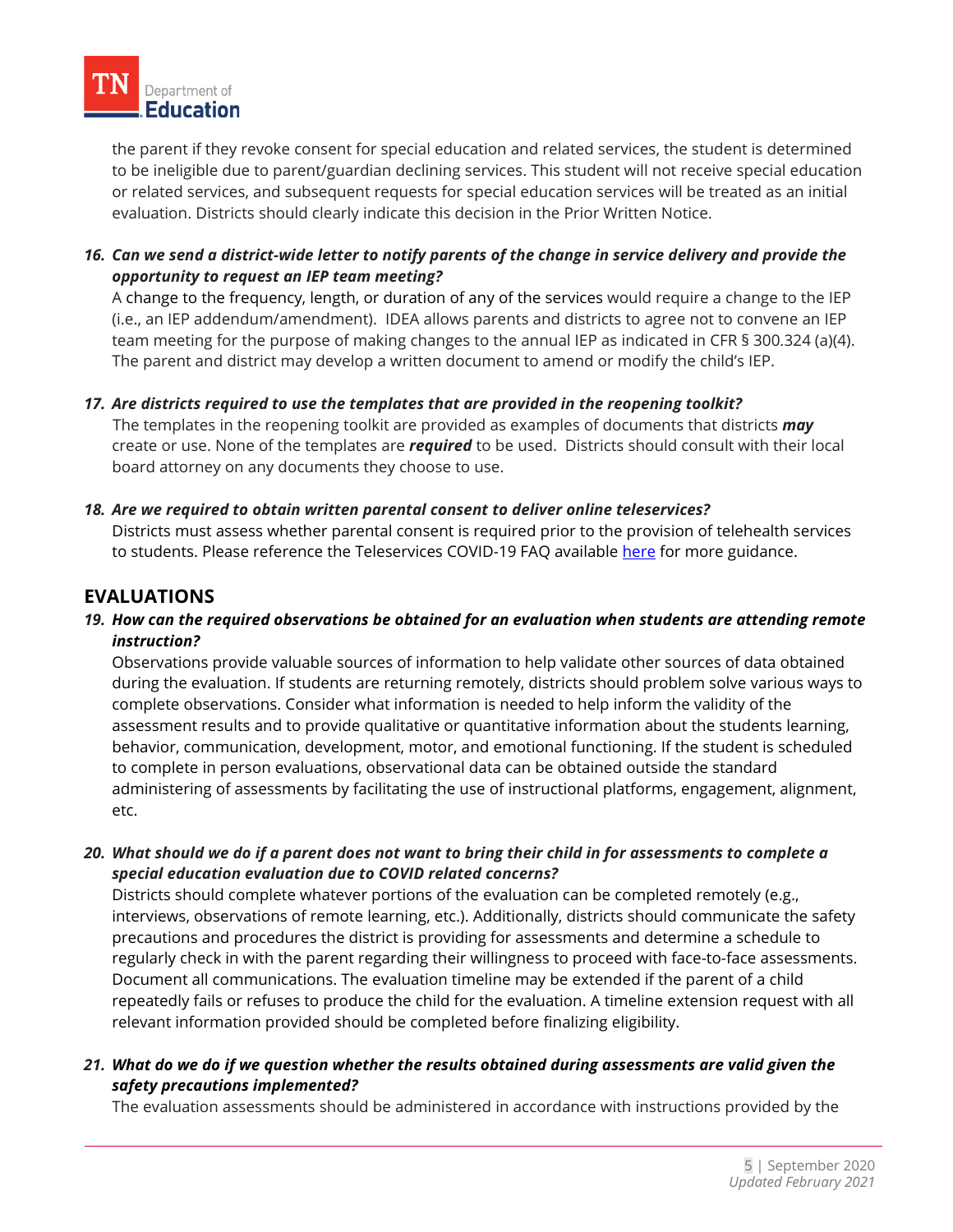producer of the assessments. It is recommended to visit publishers' sites to see if they have provided additional guidance regarding assessment materials and administration flexibility as well as professional ethics and standards of practice within the national professional associations. When analyzing and reporting evaluation results, be sure to include any relevant information regarding concerns regarding the setting/ environment, rapport building, student engagement and responses, or safety precautions that may impact the validity and accuracy of results. Be transparent regarding concerns and cautions associated with the validity of results within the written reports in order for teams to make informed decisions regarding eligibility. As always, consider the results in context of other data collected to help provide a comprehensive perspective and provide a validity check. If there is conflicting information obtained, consider the factors that may have impacted results and when possible, evaluate further to provide additional information.

# **FERPA, PRIVACY, and CONFIDENTIALITY**

*22. What are the FERPA requirements when delivering lessons virtually? Are we required to provide remote live instruction individually to avoid a violation of confidentiality?* 

The Family Educational Rights and Privacy Act (FERPA) is the federal law that protects the privacy of personally identifiable information (PII) in students' education records. "Education records" are those records that are: (1) directly related to a student; and (2) maintained by an educational agency or institution or by a party acting for the agency or institution. FERPA does not protect the confidentiality of information in general; rather, FERPA applies to the disclosure of tangible records and of information derived from tangible records. Assuming that during the virtual lesson, personally identifiable information from student education records is not disclosed, FERPA would not prohibit a non-student from observing the lesson. Districts may wish to include instructions for students participating in the virtual classroom regarding not sharing or recording any personally identifiable information from education records that may be disclosed in the virtual classroom or to obtain prior written consent to permit any such sharing of information from education records. As a best practice, educational agencies and institutions should discourage non-students from observing virtual classrooms in the event that PII from a student's education record is, in fact, disclosed in such virtual classrooms. More information can be found [here.](https://studentprivacy.ed.gov/sites/default/files/resource_document/file/FERPAandVirtualLearning.pdf)

# *23. Are district staff permitted to conduct teletherapy/virtual education sessions in groups, and would that be in compliance with FERPA or other rules around confidentiality?*

If staff normally conduct group sessions in person, they may continue to do so virtually. Group sessions are not prohibited, but similar to in-person grouping, educators should make every attempt to partner students who are targeting similar goals and who would benefit from the content of the lesson, as well as the mode of delivery. Further information is available [here](https://www.tn.gov/content/dam/tn/education/health-&-safety/Teleservices%20Toolkit.pdf) in the department Teleservices Toolkit.

Therapists who are operating under a Department of Health license may be prohibited from providing group services due to restrictions from Managed Care Organizations or their licensing boards.

*24. Are district employees required to obtain parental consent before delivering special education services in a virtual setting? Are contracted employees required to obtain parental consent?* District employees such as instructors; administrators; health staff; counselors; attorneys; clerical staff; trustees; members of committees and disciplinary boards; and a contractor, volunteer or other party to whom the school has outsourced institutional services or functions fall under FERPA's school official exception and are not required to obtain prior written consent to obtain access to personally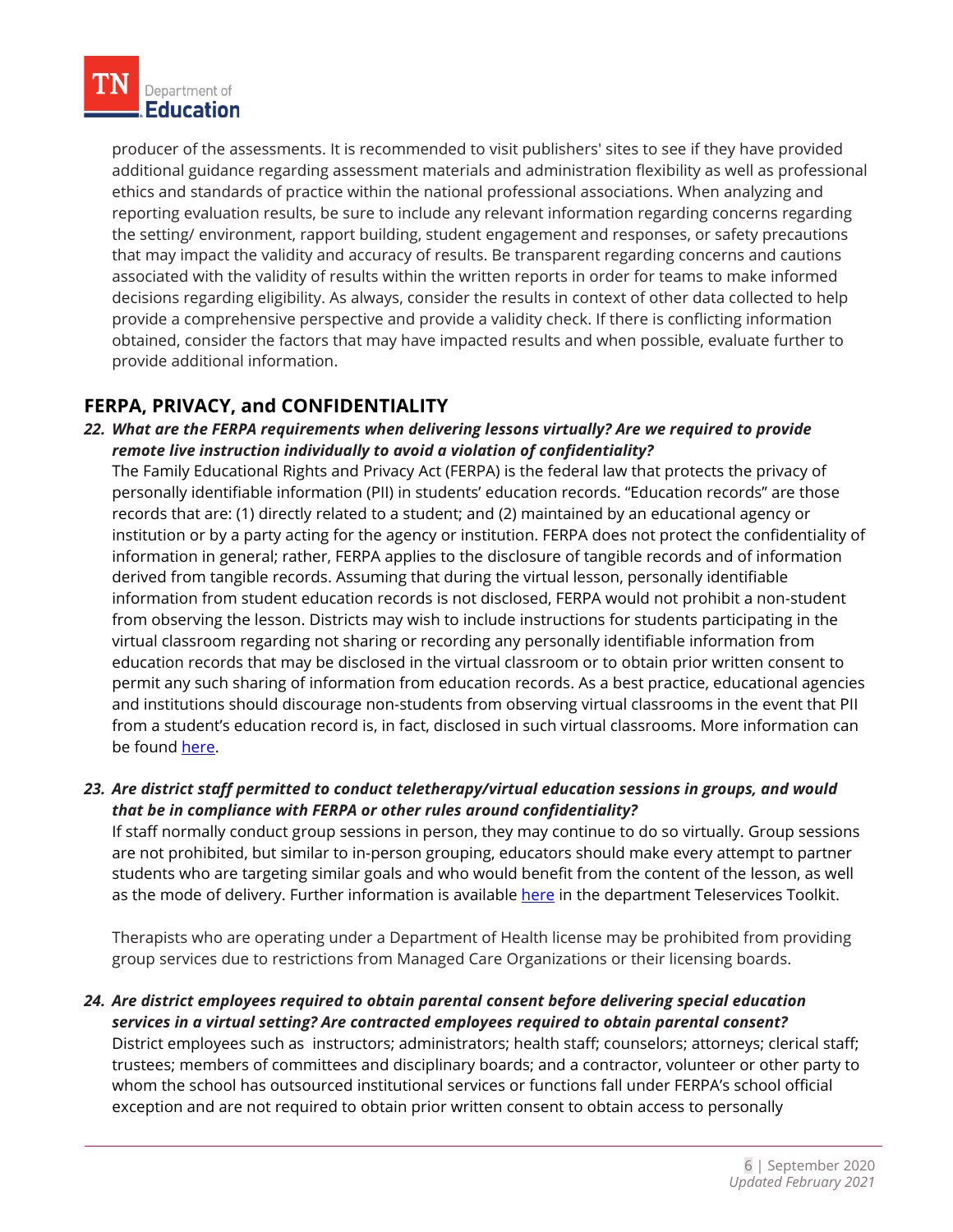

identifiable information contained in education records provided the school has determined that they have "legitimate educational interest" in the information. Contracted employees may also fall under this exception, but districts are advised to consult with their local board attorneys to determine if these employee's contracts meet the requirements of this exception.

# **EARLY CHILDHOOD SPECIAL EDUCATION**

*25. Due to school buildings being closed for COVID in the spring, we are behind on evaluations for eligibility. For children transitioning from TEIS, should we prioritize the children who have already turned three and have not been evaluated, or work first on doing evaluations for children who have not yet turned three?*

Districts have an obligation to evaluate all children. It is important to limit the amount of time any child goes without an eligibility determination and, for those eligible, IEP services. Therefore, considerations should be given to any children who have already turned three and whose eligibility determination and IEP development were delayed, while also providing needed evaluations for those with upcoming third birthdays. It is recommended that districts explore approaches to expedite this process, such as contracting with private evaluators to help with any backlog. Child find and indicator 12 obligations have not been waived, and thorough documentation should be maintained. Compensatory services may be required as a result of the delayed evaluation and any missed services.

*26. How can we address pending referrals from TEIS when we are unable to do face-to-face interactions?*

Districts should complete whatever portions of the evaluation can be completed remotely (e.g., interviews, observations of remote learning, etc.). Once restrictions related to COVID allow in-person interactions with families and children to safely resume, it is important for districts to promptly proceed with any transition-related activities that were unable to be completed. At that time, districts should make every effort to complete evaluations and hold meetings with families as timely as possible. In order to avoid excessive delays, the district needs to demonstrate due diligence to expedite this process to address any backlog and limit delays. Districts may consider contracting with external vendors and exploring alternative evaluation tools when possible and appropriate. Document all efforts as well as any correspondence with parents.

# *27. Since TEIS is only providing remote services instead of going into homes, how will school districts get accurate information for the evaluation process?*

The district is responsible for completing a comprehensive evaluation. Districts can still use current assessment information from TEIS if there is any available. In the absence of assessment information from TEIS, the district should proceed with conducting needed evaluations.

# *28. If a TEIS caseworker knows that a parent does not want to get services this school year (due to COVID), should we hold a transition meeting?*

Unless the family is refusing to participate in the transition planning conference, it should still be held. The district can use this as an opportunity to discuss some of the options that will be available, depending on eligibility and the specific needs of the child. They can also talk to the parents about how to move forward should they reach a point later when they feel comfortable pursuing eligibility/services.

# *29. Our district has a preschool general education classroom that also serves children with IEPs. Many of the parents of the children without IEPs are choosing not to enroll and send their children back to*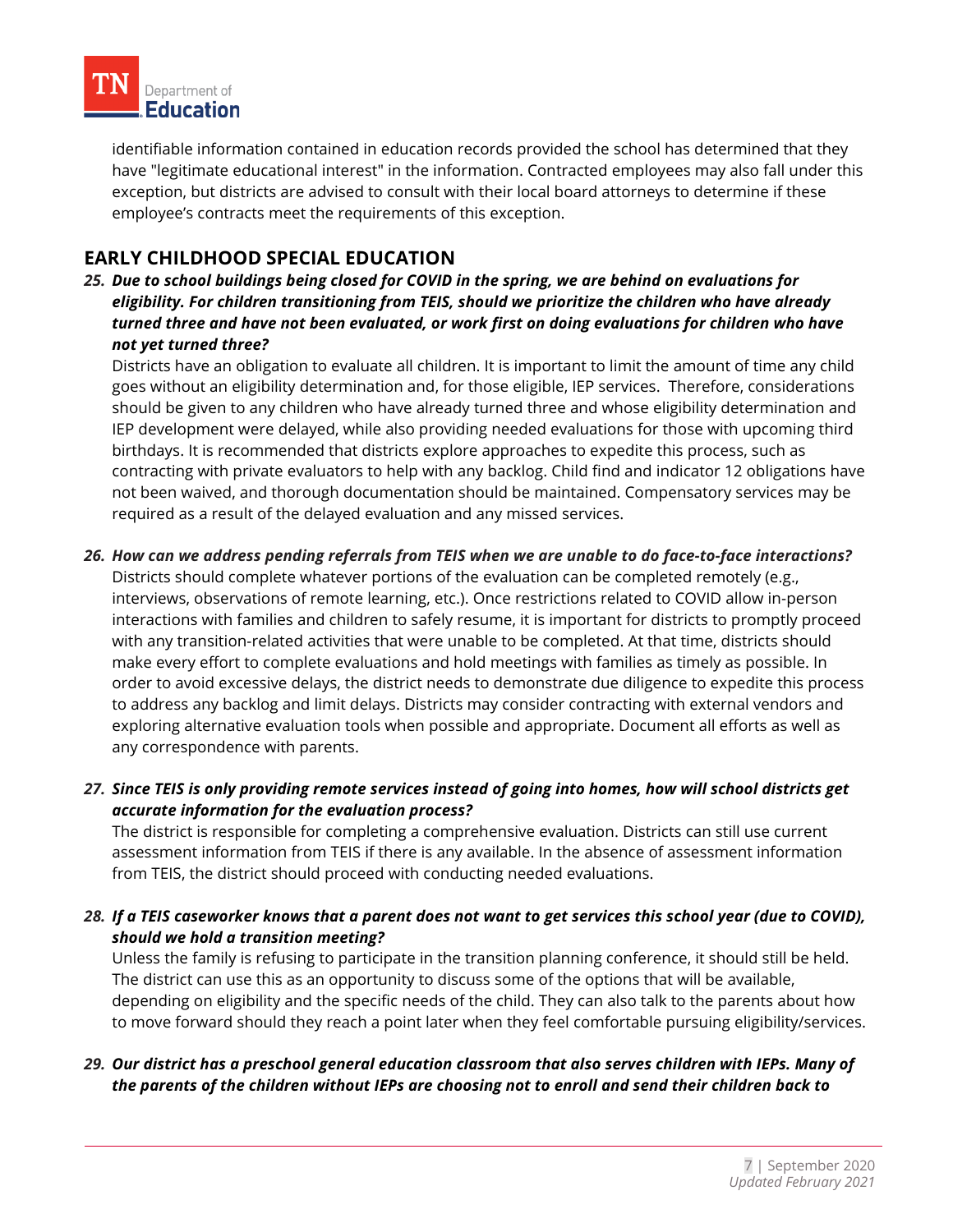*school this year. We now have IEPs written for children to be served in a general education environment, but our classroom no longer meets that definition. What do we do?*

The least restrictive environment (LRE) for a child is not dependent on what is or is not available within a school district [\(Dear Colleague: Preschool LRE letter\)](https://www2.ed.gov/policy/speced/guid/idea/memosdcltrs/preschool-lre-dcl-1-10-17.pdf). It is a district's responsibility to provide a setting to meet the child's LRE decided upon by the IEP team, even if that setting must be found outside the school district (i.e., a community-based placement). If enough children without disabilities cannot be enrolled or a different setting cannot be secured, maintain thorough documentation of all good faith efforts to meet this need as well as any missed services. The children with IEPs should be served to the greatest extent possible, but compensatory services may still be warranted.

- 30. Now that we need to practice social distancing, we need to keep the enrollment in our general *education inclusion room smaller, and we do not have the square footage to have enough typically developing children in the space to meet the criteria for it to remain a general education classroom. What do we need to do for the children whose IEPs require a general education setting for their LRE?* Please see the response to question #28 above.
- *31. We have a general education classroom with 15 children enrolled. Of those 15 children, seven have an IEP and eight do not. Because of concerns related to COVID, the families for three of our children without IEPs do not want to send their children at this time. Since more than 50% of the children who*  will be attending for a while will be children with an IEP, would this now be considered a special *education classroom? If so, what do we do for the children whose IEP teams determined they should be in a general education setting?*

Course codes and annual performance reporting requirements define a general education classroom as a setting where 50% or more of the children enrolled do not have an IEP. In the situation described above it is important to make a distinction between being enrolled versus a child attending on a given day. Provided children without a disability continue to be enrolled in at least 50% of these classroom slots, and that they can return to the classroom at any time the parents feel comfortable, then this would still be seen as a general education setting. That is the intention of the classroom, and that is what the actual enrollment reflects. This is just being temporarily disrupted by COVID concerns.

*32. We had planned to have a non-VPK general education preschool classroom to meet the LRE needs for children with disabilities. Because our VPK enrollment was lower than expected, the typical peers that were originally to be included in this classroom have been moved to fill the open VPK seats. We are now having difficulty getting typical peers for this classroom. What should we do?*

If there is available space in VPK, districts should consider also enrolling, as appropriate, children with disabilities whose LRE is a general education setting. Districts are reminded that VPK follows a priority enrollment process pursuant to T.C.A. § 49-6-101 et seq. Priority 1 includes both children with and without disabilities who meet the age and income requirements. Priority 2 includes non-income eligible four-year-old children with disabilities. Priority 3 includes any three-year-old children with disabilities. It is a district's responsibility to provide a setting to meet the child's LRE decided upon by the IEP team. That responsibility can be fulfilled within a district provided setting, such as VPK, or secured outside the school district (i.e., a community-based placement).

*33. Our district is offering K-12 students both virtual and in-person options. For preschool, only in-person general education options are being offered. A preschool child has an IEP providing a general education placement, but the parent has concerns for the child attending school in-person at the start*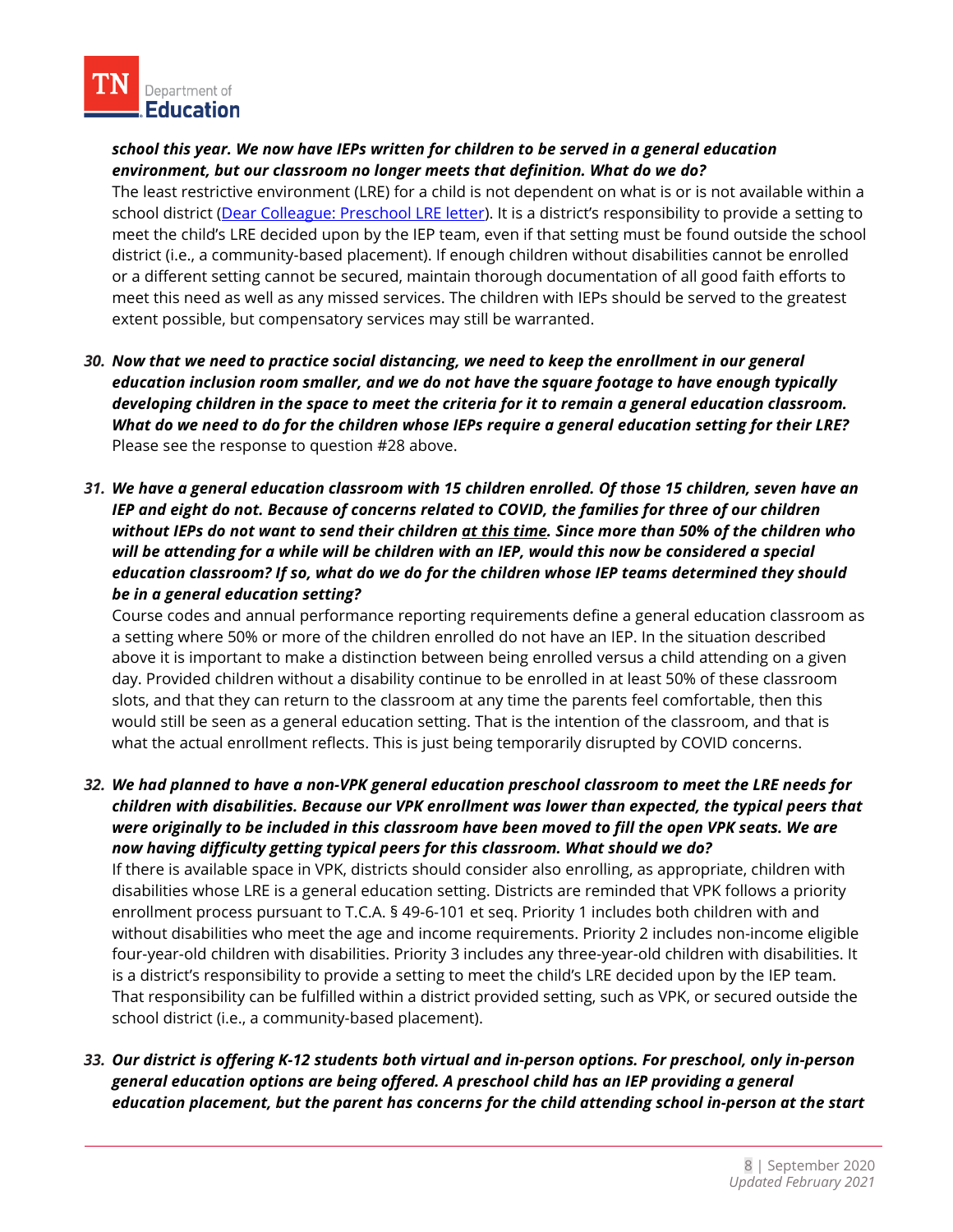#### *of the year. How should the district respond to these circumstances and provide any special education and related services? Does it make a difference if it is a VPK classroom since VPK is considered "voluntary"?*

Even though VPK is considered voluntary, the district is still responsible for providing a Free Appropriate Public Education in the least restrictive environment for children with a disability. Districts should consider distance learning opportunities along with special education and related services, which can be offered remotely. An individualized distance learning plan should be developed to describe how each child's educational and IEP needs will be met.

# *34. The IEP team has determined that a general education setting is the LRE for a child. The child was to be enrolled in our general education preschool classroom and the majority of special education and related services were to be provided in that classroom. The parent does not want to send their child and only wants remote learning opportunities, including tele-therapy at this time. Do we need to update the early childhood environment tab if the majority of services will no longer be in the general education setting?*

In this case, the district is offering what was agreed upon by the IEP team to meet FAPE in the LRE. Provided the district is maintaining the enrollment slot for this child in the general education setting and is prepared to provide the services in that setting when the family feels it's safe for this child to return, there is no need to change the environment tab information. The district is still prepared and available to meet the IEP needs in full within the agreed upon placement. Since the parent is not comfortable sending their child due to COVID, the IEP team should convene to discuss how to best meet the child's needs. Virtual learning and related service opportunities should be considered to the extent possible and appropriate.

# *35. All of our K-12 students will begin the year through a virtual format. District general education preschool classrooms will neither be available virtually nor in-person. What are we obligated to provide for preschoolers with an IEP whose LRE is a general education setting?*

The district is still responsible for providing a Free Appropriate Public Education in the least restrictive environment for all children with a disability. This should occur even if a general education setting must be found outside the school district (i.e., a community-based placement). If this setting cannot be secured, document all good faith efforts to provide it. If the IEP services can be delivered remotely with just a change in modality (i.e., virtual versus in-person), then a change in the IEP is not required. An individualized distance learning plan may be developed to describe how each child's educational and IEP needs will be addressed in a remote setting. This should be documented in a prior written notice.

# *36. We have a preschool child with an IEP whose parent does not feel comfortable sending him to school at the beginning of the school year due to concerns about COVID. How should this be addressed in the IEP?*

The IEP team must consider what each child needs to receive FAPE in the LRE. If the district can meet those needs in-person, but the parent is not comfortable sending their child due to COVID, the IEP team should be convened to discuss how to best meet the child's needs. Virtual learning and related service opportunities should be considered to the extent possible and appropriate.

# *37. Our district has plans to start the first several weeks of the school year with a staggered preschool schedule with half of the children attending in person on alternating days. Children not attending in person are being offered remote learning opportunities. We have children with a general education*